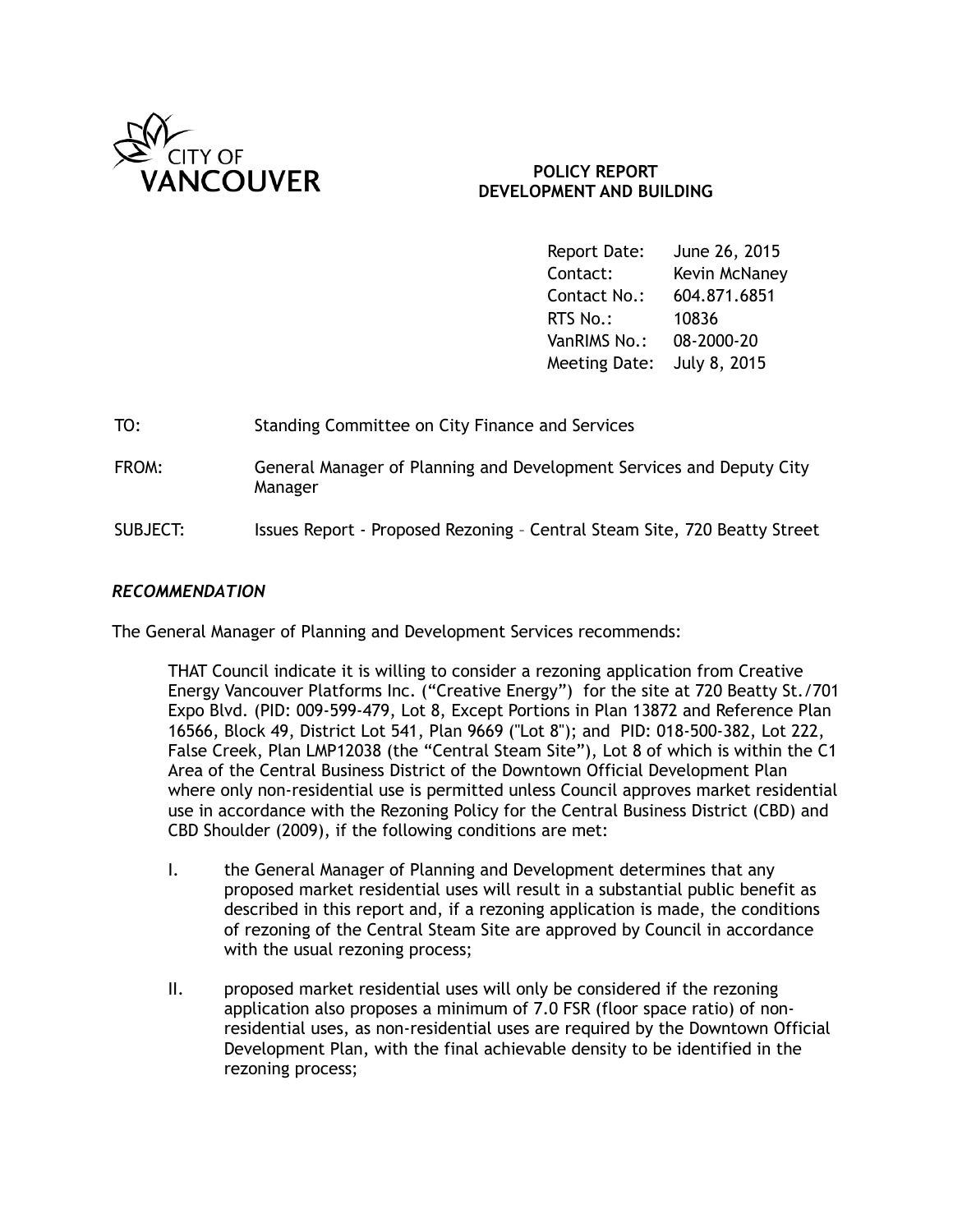- III. all non-residential uses must be fully constructed concurrently with or prior to any market residential uses and in accordance with a timeline satisfactory to the General Manager of Planning and Development Services;
- IV. any non-residential buildings must front onto key commercial arterials such as Georgia Street; must be easily accessible to rapid transit; and their location must be otherwise satisfactory to the General Manager of Planning and Development Services;
- V. the proposed rezoning must meet all applicable City policies and guidelines, including View Protection Guidelines and increased measures for noise mitigation for residential development in the stadium and entertainment district as per the Noise Control By-Law; and
- VI. prior to referral of the rezoning application for the Central Steam Site to a Public Hearing, the applicant will have executed and delivered to the City all legal agreements with respect to the conversion of the Central Steam plant as described in the "Legal" section of this report, which legal agreements will be satisfactory to the City Manager and the Director of Legal Services.

FURTHER THAT, the passage of the above resolution will in no way fetter Council's discretion in considering any rezoning application for the Central Steam Site, and does not create any legal rights for any person or obligation on the part of the City; any expenditures of funds or incurring of costs is at the risk of the person making the expenditure or incurring the cost.

#### *REPORT SUMMARY*

The Central Steam plant supplies heating services through a district energy system for a large portion of the Downtown of Vancouver, serving over 210 buildings with steam. The system currently supplies these energy services through burning natural gas and, as a result, is the largest emitter of greenhouse gases (GHGs) in Vancouver with approximately 100,000 tonnes emitted per year. The rezoning of this site presents an opportunity to secure a substantial public benefit for current and future citizens of Vancouver through a fuel switch of this important district energy system to a low-carbon energy system (the "fuel switch") that could be expanded to meet future growth in the Downtown. Without this fuel switch, it is unlikely that the Vancouver can achieve our Greenest City Action Plan 2020 carbon GHG target.

As the site is located in the commercially-zoned Central Business District and the proposal includes residential use, Council policy requires that Council indicate support in principle for the consideration of rezoning prior to the submission of a rezoning application by the applicant ("Creative Energy"). Council approval of this report in no way indicates approval of the rezoning application, which will be subject to City staff review, public consultation and Council deliberation at a future Public Hearing.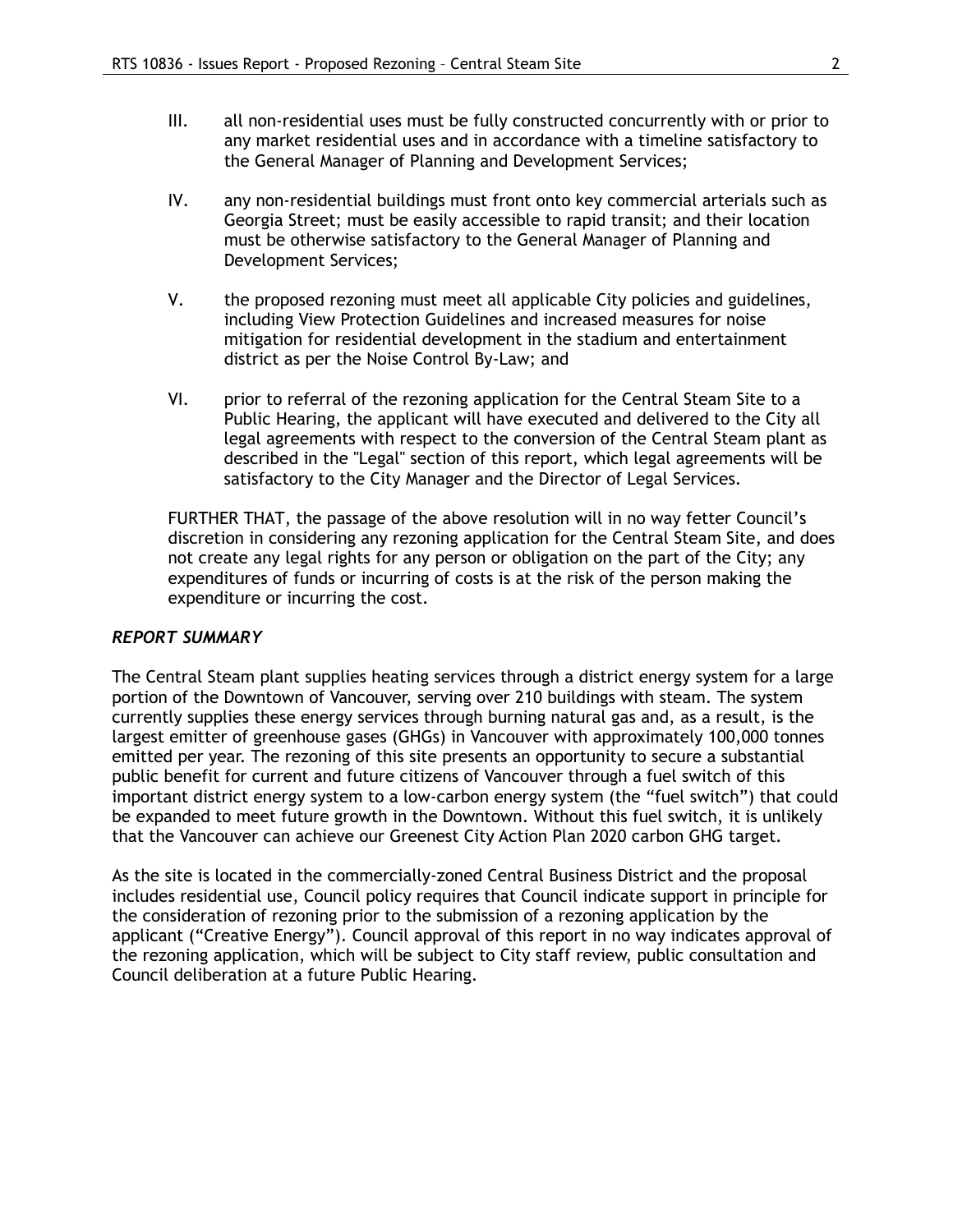#### *COUNCIL AUTHORITY/PREVIOUS DECISIONS*

1975 (revised many times and last amended in March 2015): Council adopts the Downtown Official Development Plan (DODP). The current DODP permits up to 7.0 FSR of commercial use on the Central Steam Site in recognition of its location in the Central Business District.

1991: Central Area Plan to focus employment areas and office developments adjacent to transit.

2008: Rezoning Policy for Sustainable Large Developments applies to rezonings that involve 45,000  $m^2$  of new development floor area and/or site size of 8,000  $m^2$ . The policy requires that new projects adhere to more sustainable building design.

2009: The Metro Core Jobs and Economy Study concludes with zoning and policy changes to ensure that Vancouver can meet our long-term needs for job space in the Downtown. The *Rezoning Policy for the Central Business District (CBD) and CBD Shoulder Rezoning Policy* is adopted, which sets out conditions under which rezoning applications including non-residential uses may be considered in the CBD.

2011: The Greenest City Action Plan is adopted by Council, which sets the target of 33% reduction in GHGs by 2020 from the 2007 levels. The plan also sets the long-term goal to eliminate dependence on fossil fuels, which will be supported through the fuel switch.

2012: Transportation 2040 Plan seeks to have two-thirds of all trips on foot, bike and transit. The Plan also seeks to locate jobs near rapid transit.

2012: Council approved the Vancouver Neighbourhood Energy Strategy and Energy Centre Guidelines, to address the Greenest City 2020 Action Plan objective of reducing 120,000 tonnes carbon dioxide per year, which prioritizes the deployment of sustainable energy systems for the downtown core and the conversion of the Central Steam plant to a low carbon energy supply.

March 25<sup>th</sup>, 2015: Council approved a motion to support the use of 100% renewable energy in Vancouver, with direction to staff to develop a plan by Fall 2015. The motion recommits the City to eliminating its dependence on fossil fuels as stated in the Greenest City Action Plan, with an expectation that this will be complete by 2050.

April 28, 2015: Council approved a bylaw to compel new developments to connect to a Neighbourhood Energy System in Northeast False Creek and Chinatown. Creative Energy, the owner of this system, has committed to source its renewable energy supply from either a fuel switch at the Central Steam plant, or a stand-alone energy centre located in Northeast False Creek.

#### *CITY MANAGER'S/GENERAL MANAGER'S COMMENTS*

The General Manager of Planning and Development Services recommends APPROVAL of the foregoing.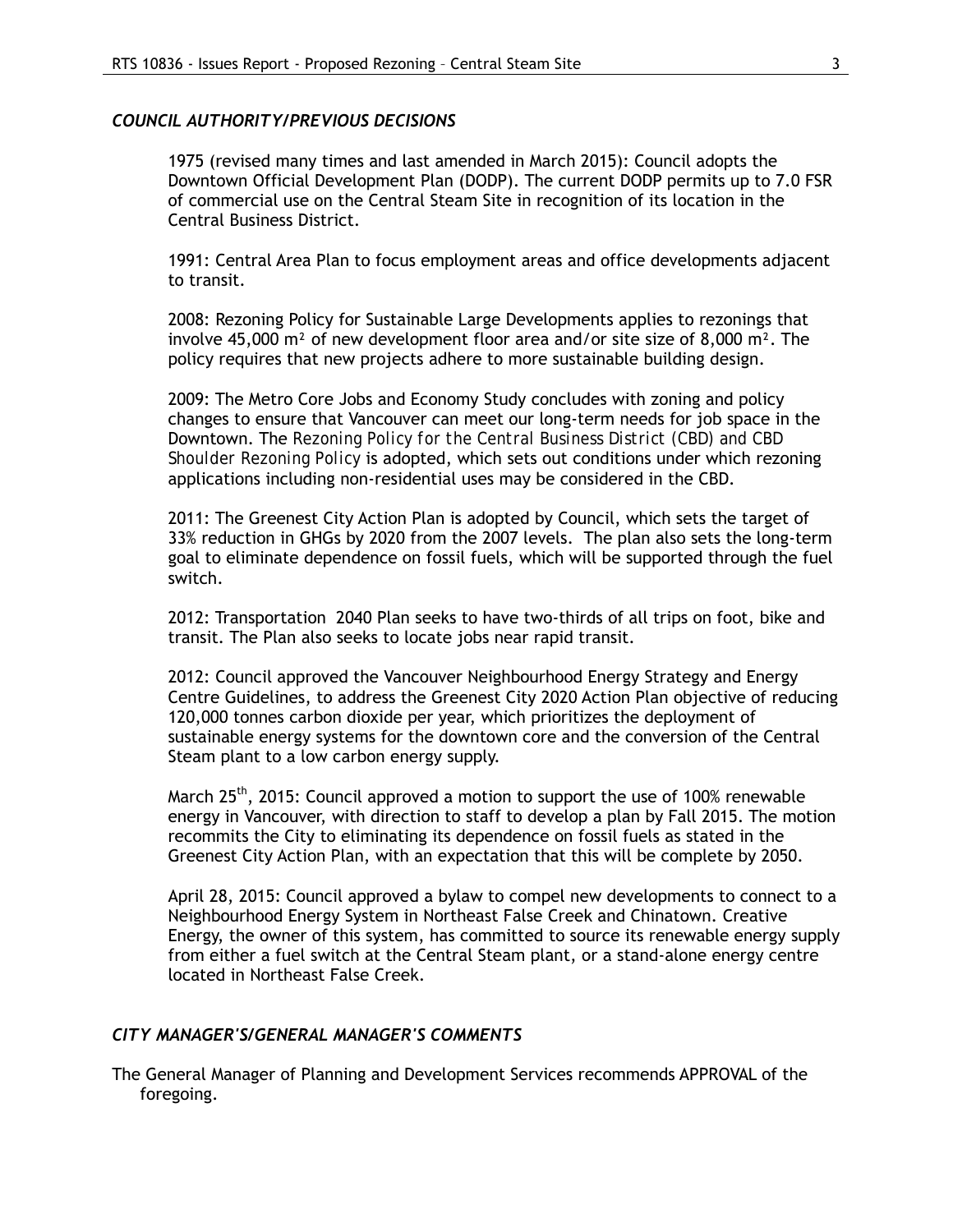#### *REPORT*

#### *Background/Context*

The Central Steam plant is located adjacent to BC Place Stadium, at the intersection of Beatty Street and West Georgia. The site extends down a slope to Expo Boulevard and consists of two properties. The largest portion of the site is located in Downtown Official Development Plan subarea C1, which is zoned for up to 7 FSR of commercial use for the expansion of the Central Business District. A smaller parcel is located on Expo Boulevard and is zoned as BC Place Expo District under the False Creek North Official Development Plan. This parcel currently has no density allocated to it under the FCNODP. Neither of the existing sites allows for residential use, however, as per the *Rezoning Policy for the Central Business District (CBD) and CBD Shoulder* (see Appendix A), a mixed-use development with residential can be considered in limited circumstances, where there is a significant public benefit. This policy is further outlined below in the Strategic Analysis section.



**Map 1 :** Location and zoning of the Central Steam plant Site.

Staff has received a 'letter of inquiry' from Creative Energy requesting the City's consideration of a rezoning to include a mixture of commercial and residential uses on the Central Steam Site. It proposes: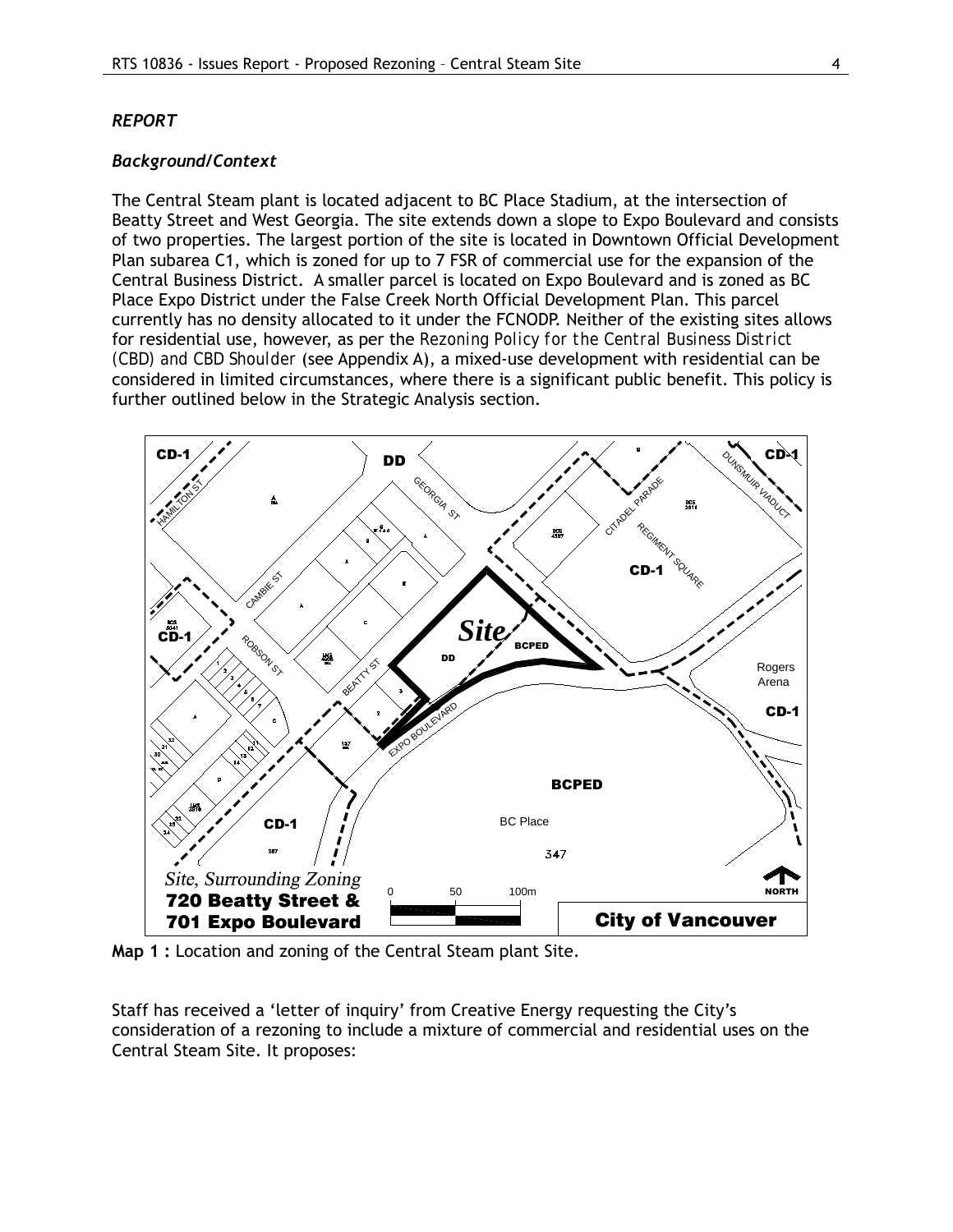- On the Beatty Street frontage Creative Energy proposes a 300,000 350,000 sq.ft. of office/commercial building and a 300,000 - 400,000 sq.ft. residential building (currently proposed to be secured market rental housing).
- On the lower side of the site on Expo Boulevard they propose a plaza with 25,000 sq.ft. of retail.
- Overall non-residential density is proposed to exceed the 7.0 FSR minimum commercial requirement.
- The existing Steam Plant (70,000 sq.ft.) will either be re-engineered and integrated into the development as a back-up function, or relocated off-site. In addition, a new, low carbon heating plant will be built off-site. The applicant is currently working to secure a location in the False Creek Flats that will be linked to the distribution network.
- As part of the rezoning process, City staff will work with the applicant to determine how the fuel switch can be secured as a long-term public benefit for the city.

The proposed development would also include a significant re-configuration of the existing plant or the relocation of the plant entirely. If the plant is integrated into the development, it will include improvements to its aesthetics and mitigation against seismic risk through significant structural upgrades.

## *Neighbourhood Energy Systems and Greenest City Carbon Reduction Goals*

Neighbourhood Energy Systems ("NES") are shared infrastructure platforms which provide heating and/or cooling infrastructure for multiple buildings, and are most suitable in dense urban areas. Neighbourhood Energy Systems provide the utility business model and economy of scale necessary to make use of a variety of renewable energy resources that are often not available or affordable to implement in individual buildings. These district-wide systems are also capable of serving both new development and existing gas-heated buildings. Worldwide, NES are undergoing a renaissance in urban development as a result of growing concerns about climate protection, energy security and economic resiliency.

Energy used by buildings generates 55% of Vancouver's total greenhouse gas emissions. A high priority strategy of the Greenest City 2020 Action Plan is to pursue low-carbon NES for highdensity mixed-use neighbourhoods. With a target to achieve a 120,000 tonne/year  $CO<sub>2</sub>$ reduction by 2020, the Vancouver Neighbourhood Energy Strategy focuses on high density areas of the City including the Downtown, Cambie Corridor and Central Broadway areas.

The Central Steam system currently provides energy services to over 210 buildings representing approximately 45 million sq.ft. of floor space (see Map 2). The conversion of these 210 buildings to a low carbon energy supply is the largest single GHG emission reduction opportunity in the City. Beyond the established customer base, this system is also positioned to be expanded to supply cost-effective low carbon energy to Northeast False Creek, South Downtown, the West End and other potential areas of Downtown. For the Downtown area, the key Neighbourhood Energy Strategy actions are to:

• convert the natural gas fuelled Central Steam heat system to a low carbon energy source (the "fuel switch") resulting in a potential reduction of  $70,000$  tonnes  $CO<sub>2</sub>$  per year, making it the single largest carbon emission reduction opportunity in the city; and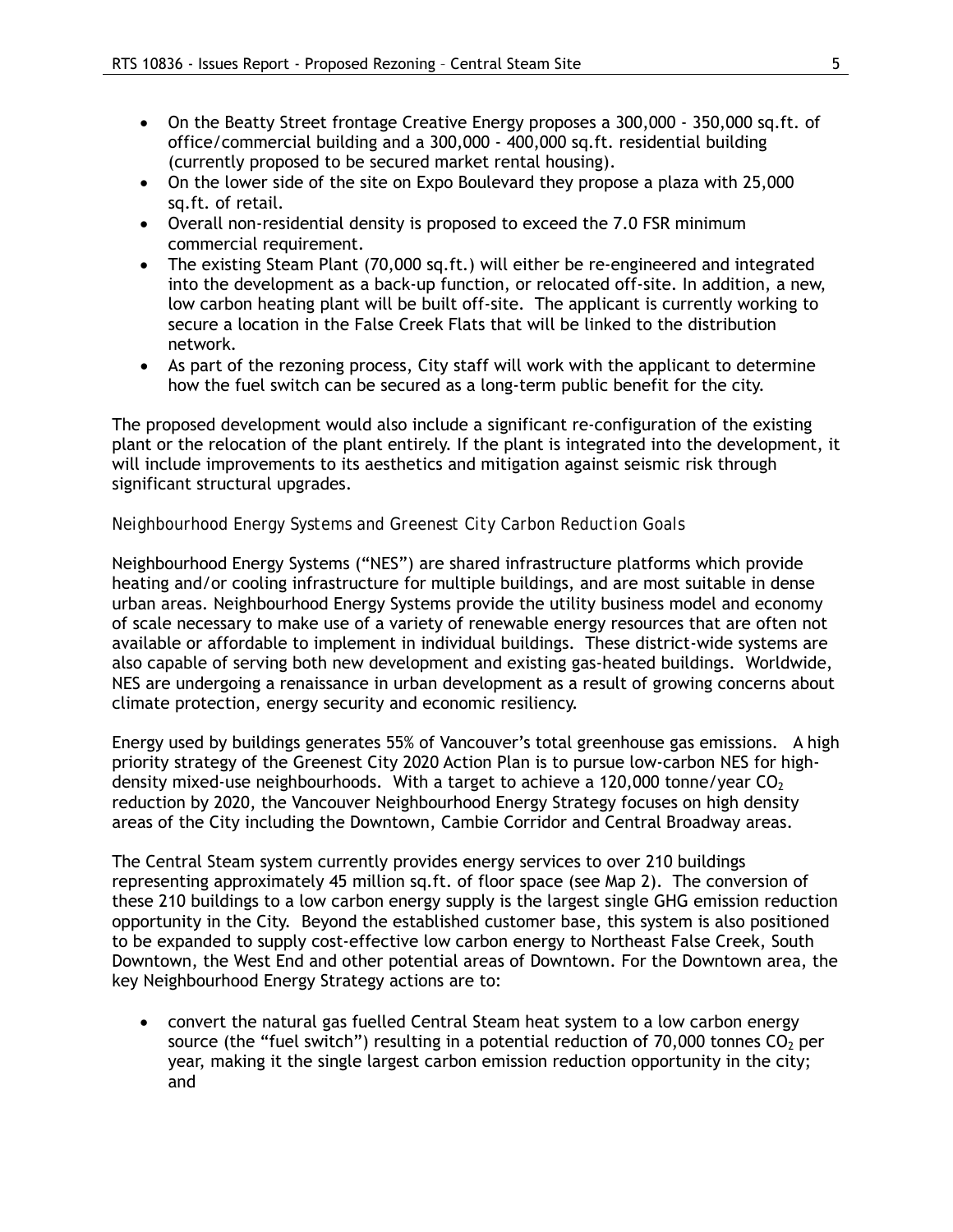• expand neighbourhood energy to new developments and existing gas-heated buildings in high density areas in the Downtown.



Map 2: Areas served by the existing Central Steam Facility.

#### *Focus on Economic Development in the CBD*

With over 80,000 jobs the Central Business District is the premier business district in the Province of British Columbia. City Council's adoption in 2007 of the Metro Core Jobs and Economy Plan confirmed that the CBD, which represents about 20% of the downtown area, is now intended primarily for job space. Subsequently, Council's approval of CBD zoning changes in 2009 brought clarity and certainty to the office market, which has resulted in a substantial growth period for new office and job space in the CBD. The continued growth of jobs in the Downtown is contingent on maintaining this clarity that the focus of land use in the CBD is on economic development, except in very limited cases where residential can be considered for heritage rehabilitation, SRO hotel rehabilitation, or another substantial public benefit that Council deems to be in the public interest.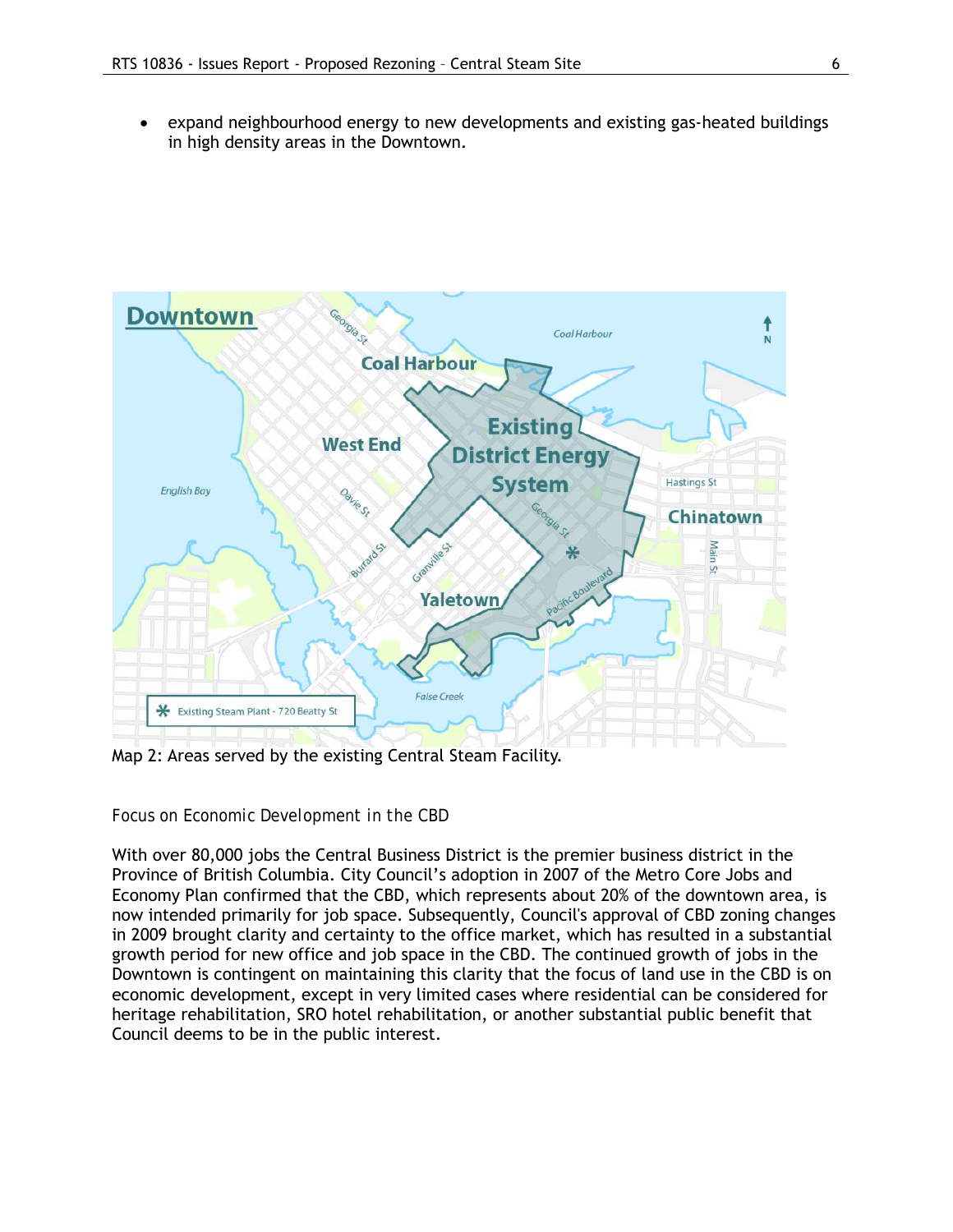## *Strategic Analysis*

The Central Steam plant site is located in the Central Business District, which is an area where the land use focus is on job space and economic development. As per the *Rezoning Policy for the Central Business District (CBD) and CBD Shoulder* (see Appendix A), a mixed-use development with residential can be considered in this commercial-only area in very limited circumstances including:

- Where residential use can contribute to the rehabilitation of an onsite heritage resource (Policy 5.1).
- Where residential use can contribute to the rehabilitation and/or replacement of an onsite Single Room Occupancy (SRO) hotel (Policy 5.1).
- In very unique cases, where the site size is large enough (generally greater than 50,000 sq.ft.) to accommodate the commercial density anticipated in the Downtown Official Development Plan and urban design analysis supports additional density as residential use, if the Director of Planning determines that the application may be in the public interest (Policy 5.2).

Of the three conditions above, the proposal by Creative Energy is only being considered under the third bullet being the *Large, Multi-Use Development Site (Policy 5.2)* of the rezoning policy. Staff recommend that Council accept a rezoning application under this policy as the proposal will result in a significant public benefit and meets the criteria of the policy, as outlined below:

- The General Manager of Planning and Development Services advises that the Creative Energy proposal could be considered in the public interest to allow rezoning including market residential to achieve substantial public objective (significant reduction in the city's GHG emissions) while providing significant job space.
- The Central Steam Plant site is 73,958 sq.ft. and meets the minimum site size criteria (>50,000 sq.ft.).
- The applicant proposes to provide the minimum 7.0 FSR of commercial use in conjunction with residential use on the site.
- Staff are confident upon initial review that the proposed form of development can meet the development related parameters of the policy, as well as other City policy relating to urban design, noise mitigation and view protection.

All of these conditions would need to be met in the rezoning application through the approval of the Recommendations of this report.

#### *Carbon Reduction as a Public Benefit*

Climate change is the most significant environmental challenge of our time. Unmitigated, increasing concentrations of greenhouse gas in the atmosphere are expected to warm the planet, catastrophically impacting human life. In Vancouver, expected impacts include increased coastal and overland flooding, extreme heat events, and reduced availability of drinking water. Countries and cities across the globe have signed international protocols committing to reduce greenhouse gas emissions. To date, greenhouse gas emissions across the City of Vancouver have been reduced by 6%. Significant additional work is needed to reach these Council approved targets.

Since the Kyoto Protocol was signed in 1997 nations have been taking action to reduce their greenhouse gas emissions. With the United Nations 'Conference of the Parties' meeting in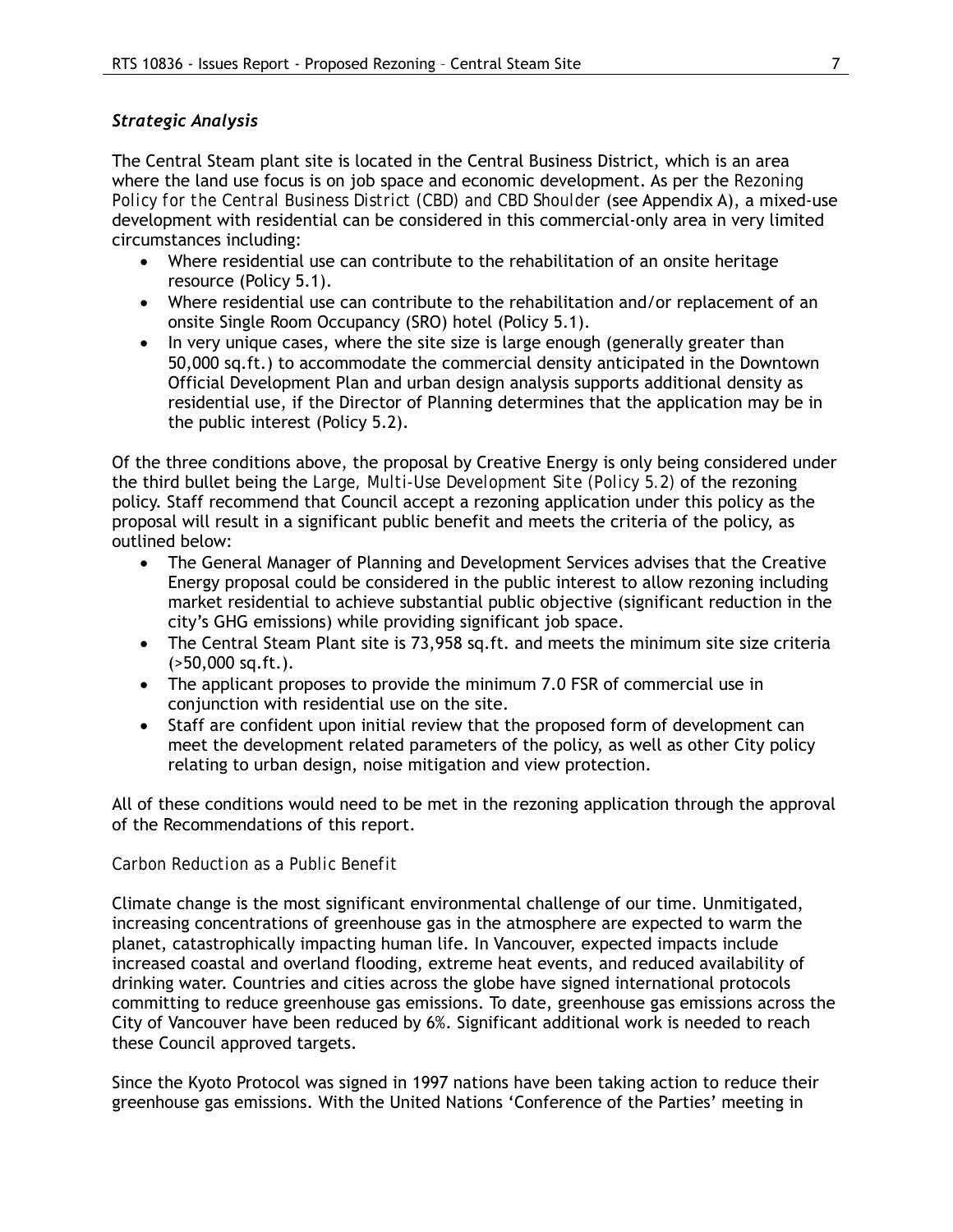Paris this Fall, and the recent declaration by the G7 (of which Canada is a member) that fossil fuel use must be phased out, it is widely expected that new national commitments to reduce greenhouse gas emissions will come into effect. There is growing recognition that sub-national and particularly local/municipal leadership is needed to meet emissions reduction commitments.

The City of Vancouver has been taking action to reduce greenhouse gas emissions since the Clouds of Change Report in 1990; in 2008 City Council passed a motion to reduce emissions by 80% over 2007 levels by 2050, and in the same year Vancouver signed the Climate Action Charter. That Charter, signed by 180 of BC's 188 local governments, committed the City to reducing GHG emissions. The Province's 2008 'Green Communities' legislation required the City to develop an emissions reduction plan that precipitated the pathway laid out in the Greenest City Action plan (2011) that will see the city's emissions reductions of 33% over 2007 levels by 2020. Similar targets have been legally committed to by the Province of BC through the *Greenhouse Gas Reduction Targets Act*, which also includes the requirement to cut greenhouse gas emissions by 80% over 2007 levels by 2050. As a member of Metro Vancouver, which has statutory authority over air quality in the region, the City is also mandated and committed to take action to reduce air pollutant emissions.

World-leading cities are taking action to reduce their greenhouse gas emissions. Vancouver is a member of the C40 Climate Leaders initiative, the world's largest and foremost effort to unite and guide cities in their decarbonization. Vancouver is also a founding member of the Carbon Neutral Cities Alliance (CNCA), an organization that brings together the world's 17 foremost cities delivering transformative action to eliminate carbon emissions.

The City is actively pursuing its commitments, per the Climate Action Charter, and those associated with membership in C40 and the CNCA. These commitments range from taking action to reduce emissions from its own operations through its Green Operations initiative to taking policy actions to reduce carbon emissions in the broader city. The City has implemented policy changes to tackle emissions from the city's largest source of GHG, buildings, which accounted for 57% of city emissions in 2014. These actions include improvements to the Vancouver Building By-Law, the development of District Energy Guidelines, with district energy connectivity standards, and sustainability requirements for large site rezonings.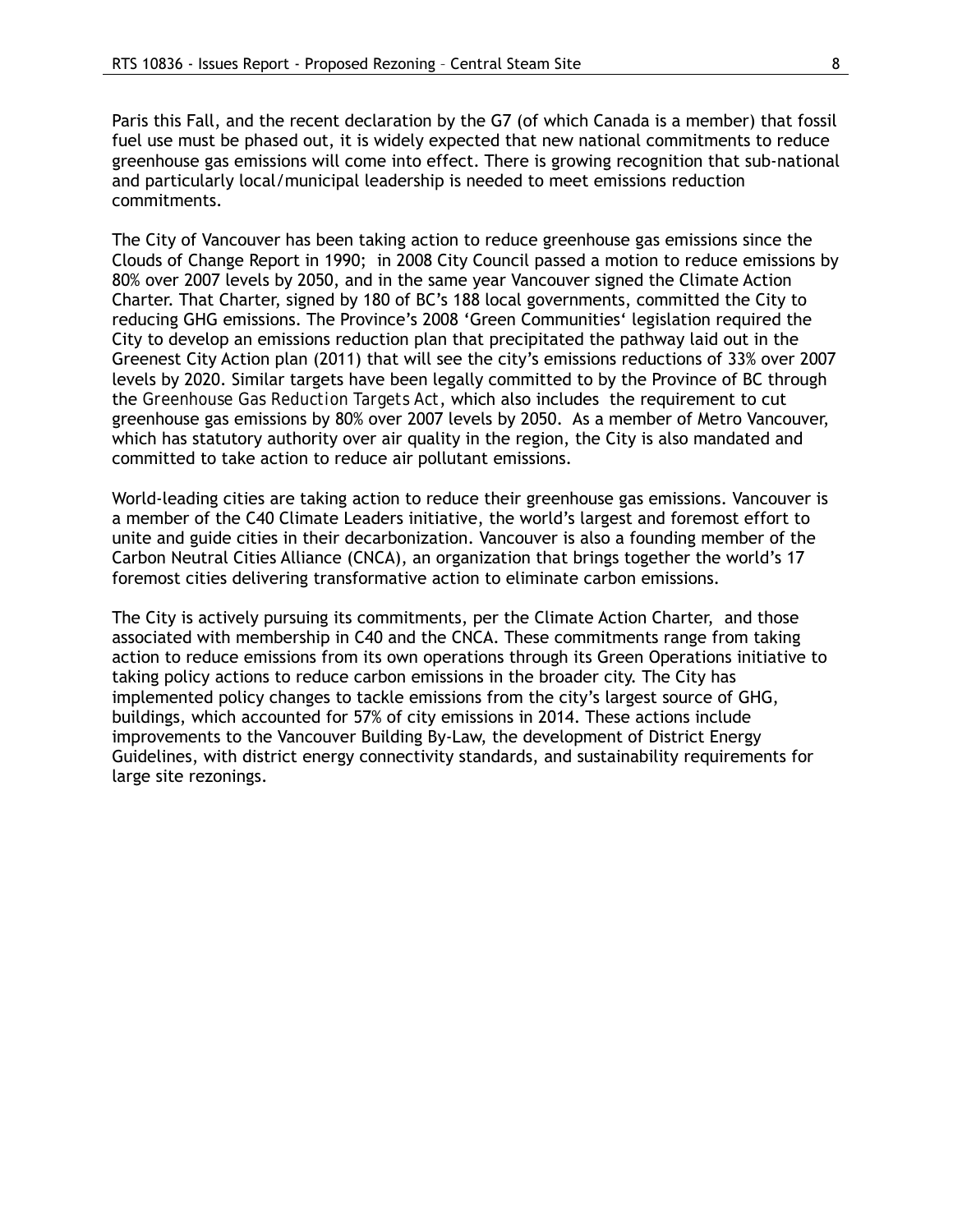

#### **FIGURE 1. GREENEST CITY ACTION PLAN 2020 GHG REDUCTION TARGETS (TONNES/YEAR)**

In 2012, as part of the Vancouver Neighbourhood Energy Strategy, Council approved in principle the use of Enabling Tools to facilitate low carbon conversions of existing natural gas fuelled systems and the establishment and expansion of new Neighbourhood Energy Systems. These Enabling Tools include regulatory and contractual tools, rezoning policy, and cost competitiveness measures. The proposed rezoning of the Central Steam site provides an opportunity to secure the conversion of the Central Steam system to low carbon through the use of land use regulatory tools. The rezoning may also generate additional value that would enhance the financial viability of the fuel switch.

The conversion of Central Steam to a low carbon energy supply is essential, given that it makes up 60% of the Neighbourhood Energy GCAP 2020 CO2 reduction target of 120,000 tonnes per year. This conversion would be achieved through establishment of a new energy centre similar to recent facilities established at UBC and downtown Seattle. The Energy Centre Guidelines, approved by Council in 2012, provide the necessary policy framework to support the City's review of projects like this.

#### *Implications/Related Issues/Risk (if applicable)*

#### *Financial*

The conversion of the Central Steam plant (Vancouver's single largest emitter of GHG) from natural gas to a low-carbon energy system would result in substantial public benefits. Any future expansions of the system across Downtown would provide further benefits for generations to come.

Subject to Council direction, staff will report back as part of the rezoning referral report on applicable development contributions; proposals for securing the fuel switch by 2020 and/or other public benefits as appropriate.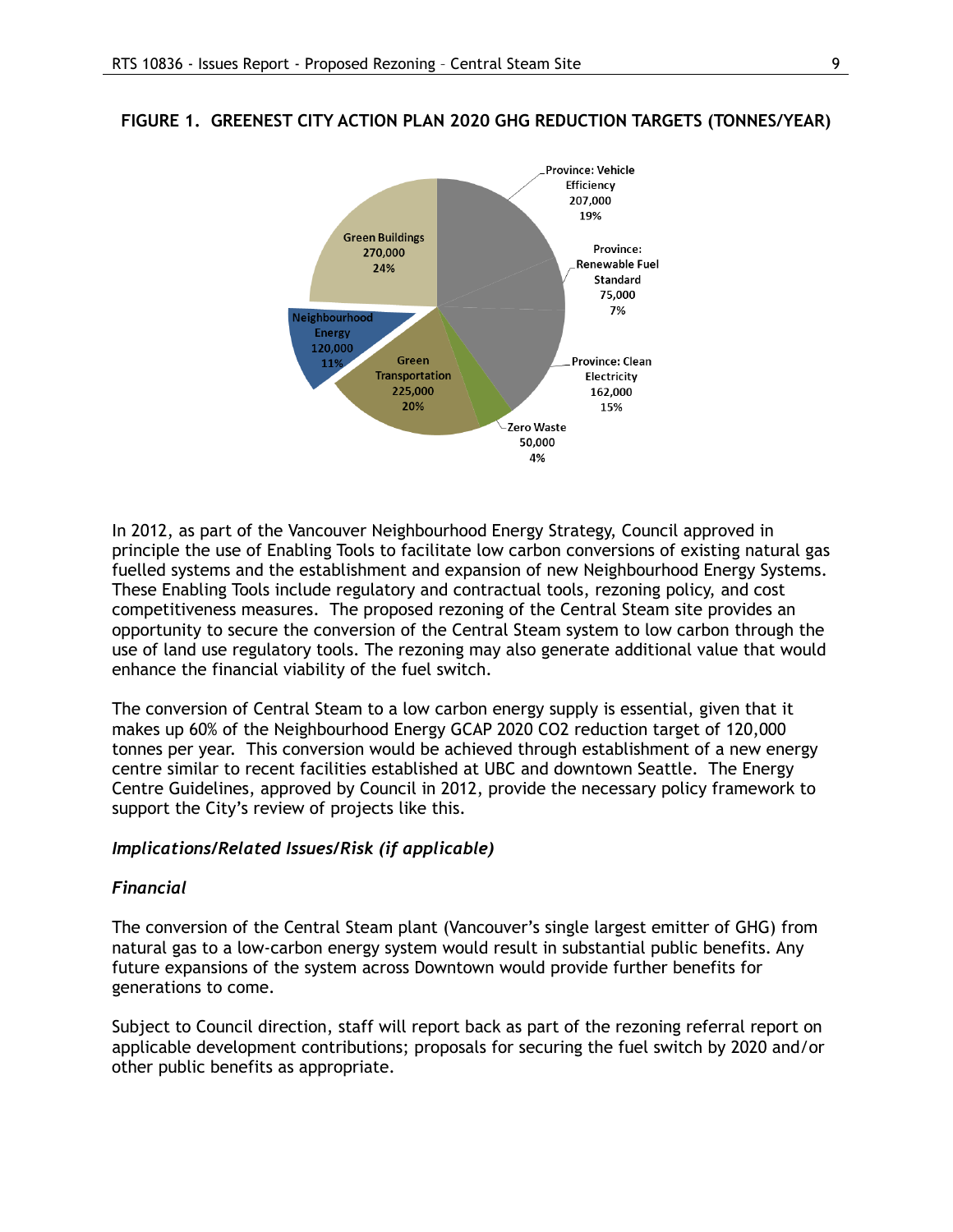Unlike other public amenities and infrastructure, quantifying the value of carbon reduction is more complicated and challenging. Staff will continue to research and refine the methodology and lay out the specifics as part of the rezoning referral report. The two most commonly used international benchmarks for valuing carbon reduction are:

- The market value of carbon offsets
- The social costs of carbon emissions

*Market Value of Carbon Offsets* - This is based on the price established by a carbon market, a market much like those for stocks and shares that is governed by the dynamic interactions of policy, offset credit supply and demand. In British Columbia the carbon market price has a fixed offset credit purchase price of \$25 per tonne of  $CO<sub>2</sub>e$  (tCO<sub>2</sub>e) with the sale price of an offset credit determined by the particulars of the project generating the offset credit, ranging from \$10 to \$15 per tonne.

Carbon markets are not without uncertainty and are intended to reduce emissions and support new environmentally conscious projects. With a target annual reduction of 70,000  $tCO<sub>2</sub>e$  through a switch to low carbon for the Creative Energy system, the estimated value of the switch using this methodology would be in the range of \$21 million to \$52.5 million over a 30-year period. The valuation of carbon reduction by offsetting methodology, however, does not account for the other negative impacts of carbon emissions, particularly the full social costs (including health impacts).

*Social Costs of Carbon Emissions* - A more comprehensive approach is to consider the social costs of the negative impacts associated with carbon emissions. This cost includes the economic damages that arise from, amongst other things, impacts on the public health care system, damages resulting from extreme weather and just weather alterations related to climate change, rising sea level and so on. As reduction of carbon emissions will abate these economic damages to the society as a whole, it constitutes a significant public benefit that warrants all levels of government working collaboratively to achieve.

The social costs of carbon approach is outlined in the internationally recognized *Stern Review on the Economics of Climate Change[1](#page-9-0)* from the United Kingdom in its consideration of the economic impacts of climate change. Work from Chris Hope at the University of Cambridge in 2013 modeled the abatement cost to be \$106 USD per tonne[2](#page-9-1) while work from the *Canadian National Roundtable on the Environment and Economy[3](#page-9-2)* estimates the cost at \$100 CAD per tonne in 2006. The *US Government's Interagency Working Group on Social Cost of Carbon* 2013 report provided an estimate of social costs of carbon emissions in 2020 that ranges from \$12 USD per tonne to \$128 USD per tonne in 2007. With a target annual reduction of 70,000  $tCO<sub>2</sub>e$ , the equivalent social cost is estimated to be in the range of \$50 million to \$450 million over a 30-year period through 2050. It is, however, important to note that the *Intergovernmental Panel on Climate Change Fourth Assessment Report*[4](#page-9-3) states it is "very

[1]  $\overline{a}$ 

<span id="page-9-3"></span> $\lceil 4 \rceil$ 

[www.ipcc.ch/publications\\_and\\_data/publications\\_ipcc\\_fourth\\_assessment\\_report\\_synthesis\\_report.ht](http://www.ipcc.ch/publications_and_data/publications_ipcc_fourth_assessment_report_synthesis_report.htm) [m](http://www.ipcc.ch/publications_and_data/publications_ipcc_fourth_assessment_report_synthesis_report.htm)

<span id="page-9-1"></span><span id="page-9-0"></span>[http://mudancasclimaticas.cptec.inpe.br/~rmclima/pdfs/destaques/sternreview\\_report\\_complete.pdf](http://mudancasclimaticas.cptec.inpe.br/%7Ermclima/pdfs/destaques/sternreview_report_complete.pdf) [2]<http://link.springer.com/article/10.1007%2Fs10584-012-0633-z>

<span id="page-9-2"></span><sup>[3]</sup><http://neia.org/wp-content/uploads/2013/04/carbon-pricing-advisory-note-eng.pdf>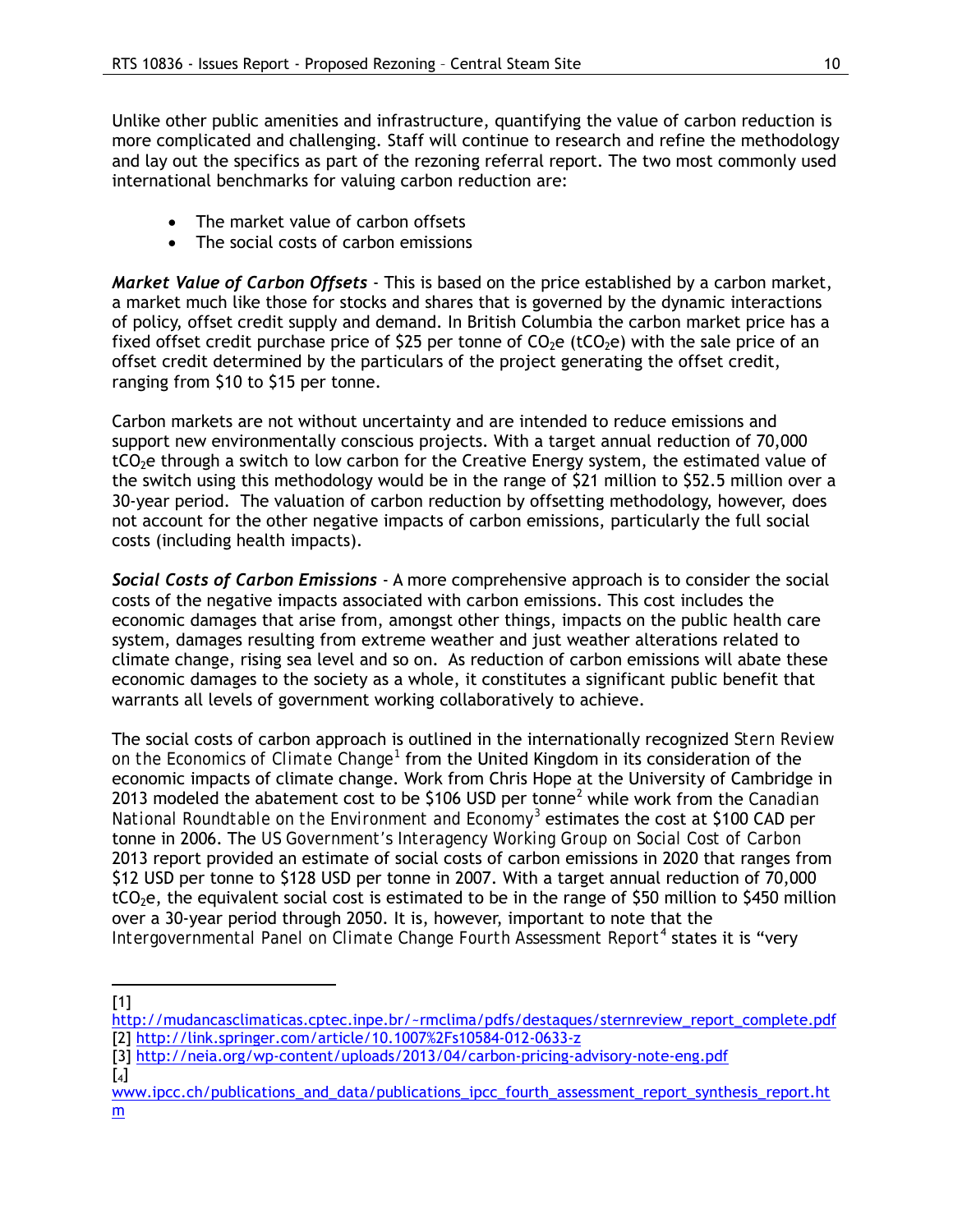likely that [the social cost of carbon] underestimates" damages, which suggests the lower end of this range is very conservative.

In summary, the public benefit from a low carbon switch is actually quantifiable using benchmark science in the field of economics.

# *Legal*

*Legal Agreements relating to Conversion of Steam Plant*

Prior to the rezoning application being referred to a Public Hearing, one or more legal agreements will have to be entered into containing, among other things, the following general requirements (to be specified in more detail in the legal agreements):

- an obligation by Creative Energy to finance, construct and operate a new low-carbon energy centre that will replace the current heat source for the existing steam-heat plant, serve existing and future customers, and is compliant with the City of Vancouver Energy Centre Guidelines;
- a detailed timeline by which Creative Energy will have the new low-carbon heat generation plant ready to supply heat by 2020; and
- appropriate security and other obligations to secure Creative Energy's commitment to carry out the above.

## *Next Steps*

Should City Council approve the recommendations of this report, City Staff engage on the following next steps:

- Negotiations with Creative Energy to secure the legal agreements outlined in the Legal section of this Council Report.
- Consultation with the public, relevant Council Advisory Committees, and affected stakeholder groups both on the rezoning application received from Creative Energy, as well as on the development of low-carbon Neighbourhood Energy across the Downtown.

## *CONCLUSION*

The rezoning of the Central Steam site provides an opportunity to transform a quasi-industrial site into a well-designed development in keeping with its important location in the Central Business District. In addition, the ability to switch the fuel source of the Central Steam plant to a low-carbon energy system presents an important opportunity to achieve a substantial public objective related to our city's carbon reduction goals, and would represent a great leap toward Vancouver's goal of being the Greenest City in the World by 2020. As such, staff recommend that City Council indicate its willingness to consider a rezoning application from Creative Energy for the Central Steam site for consideration at a future Public Hearing subject to the Recommendations in this Report.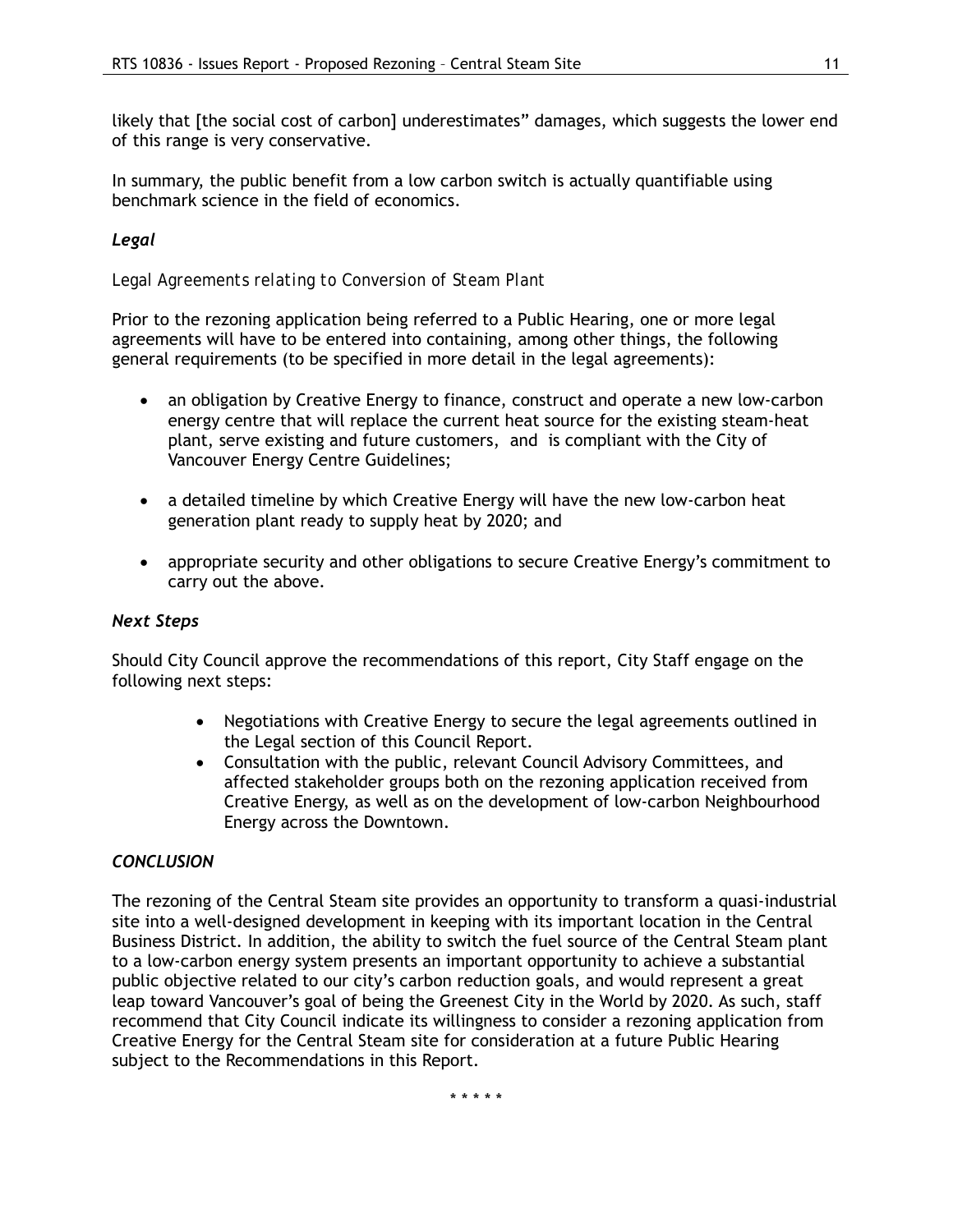# REZONING POLICY FOR THE CENTRAL BUSINESS DISTRICT (CBD) AND CBD SHOULDER: (AREAS A, B, C1 & F AND AREAS C3 & H)

Adopted by City Council on June 16, 2009

# 1 Application and Intent

The intent of this rezoning policy is to provide guidance for the commercial (non-residential) intensification of the CBD and CBD Shoulder. These areas are fundamental to meeting the longterm demand for job space.

This policy requires that new development is non-residential use and also stipulates the conditions by which market residential uses may be permitted, in very limited instances, to achieve public objectives.

Proposals under this policy will adhere to policies and guidelines related to the Downtown Official Development Plan (DODP) and other relevant Council-approved policies, while providing additional opportunities to strengthen the commercial character of the area.

This rezoning policy applies across the CBD and CBD Shoulder, which is comprised of DODP areas A, B, C1, C3, F and H, as outlined in the map below:

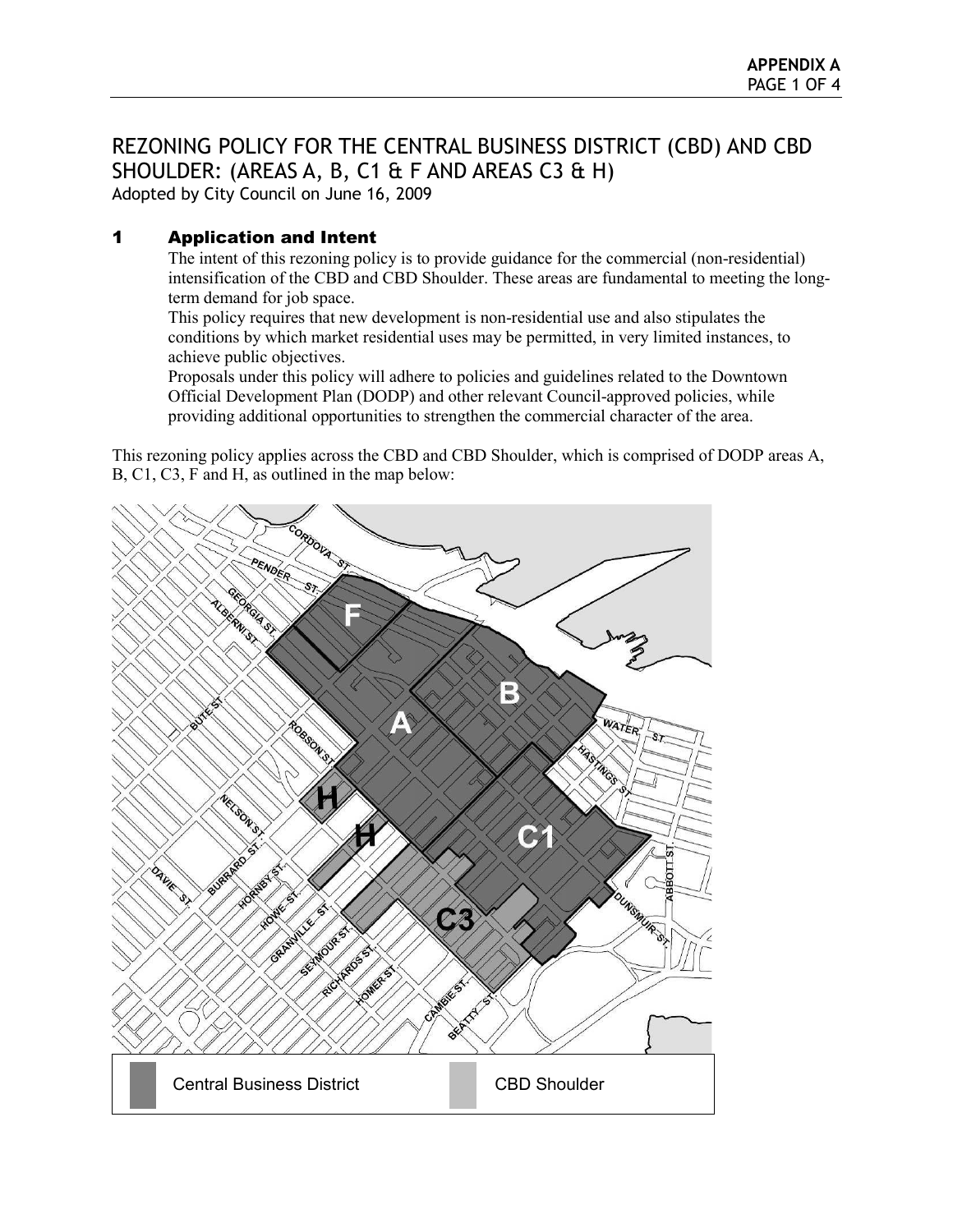## 2 Definitions

For the purposes of this document:

- (a) "Heritage building" means a building listed on the Vancouver Heritage Register, or could qualify for listing on the Vancouver Heritage Register.
- (b) "SRA" means single residential accommodation as designated in the Single Residential Accommodation By-Law No. 8733.
- (c) "Site" or "Development Site" means a contiguous, developable piece of land.
- (d) "Non-residential" means any land use permitted in the Downtown ODP except residential and parking.
- (e) "CBD" means Central Business District and is illustrated as areas A, B, C1 and F in the map above.
- (f) "CBD Shoulder" is illustrated as areas C3 and H in the map above.

## 3 Rezoning for Non-Residential Development

Rezonings for non-residential development may be considered throughout the CBD and CBD Shoulder.

# 4 Rezoning for Development With Market Residential in the CBD Shoulder (areas C3 and H)

Rezonings that include market residential development may be considered in the CBD shoulder provided that a minimum of 2 FSR non-residential density is achieved.

# 5 Rezoning for Development with Market Residential in the CBD (areas A, B, C1, and F)

Rezonings for development that includes market residential should not be considered throughout the CBD, other than as described in sections 5.1  $\&$  5.2.

## **5.1 Heritage Building or SRA on the site of the Proposed Rezoning**

Rezoning proposals that include heritage buildings or SRA's present a situation where a significant public interest may be lost if an economically feasible package cannot be created in a timely way. That is, the heritage building may be lost, or the objective of maintaining or replacing low income single units can not be met.

- (a) Where a proposal includes protection (through heritage designation and/or a heritage revitalization agreement) and rehabilitation of a heritage building; retention and upgrading of SRA; or replacement of SRA, market residential may be considered.
- (b) Ideally, the objective would be to achieve:
	- (i) As a non-residential minimum, a floor space ratio equal to the maximum applicable from the DODP; and
	- (ii) As a market residential maximum, the amount needed (above the non-residential return) to cover the heritage or SRA cost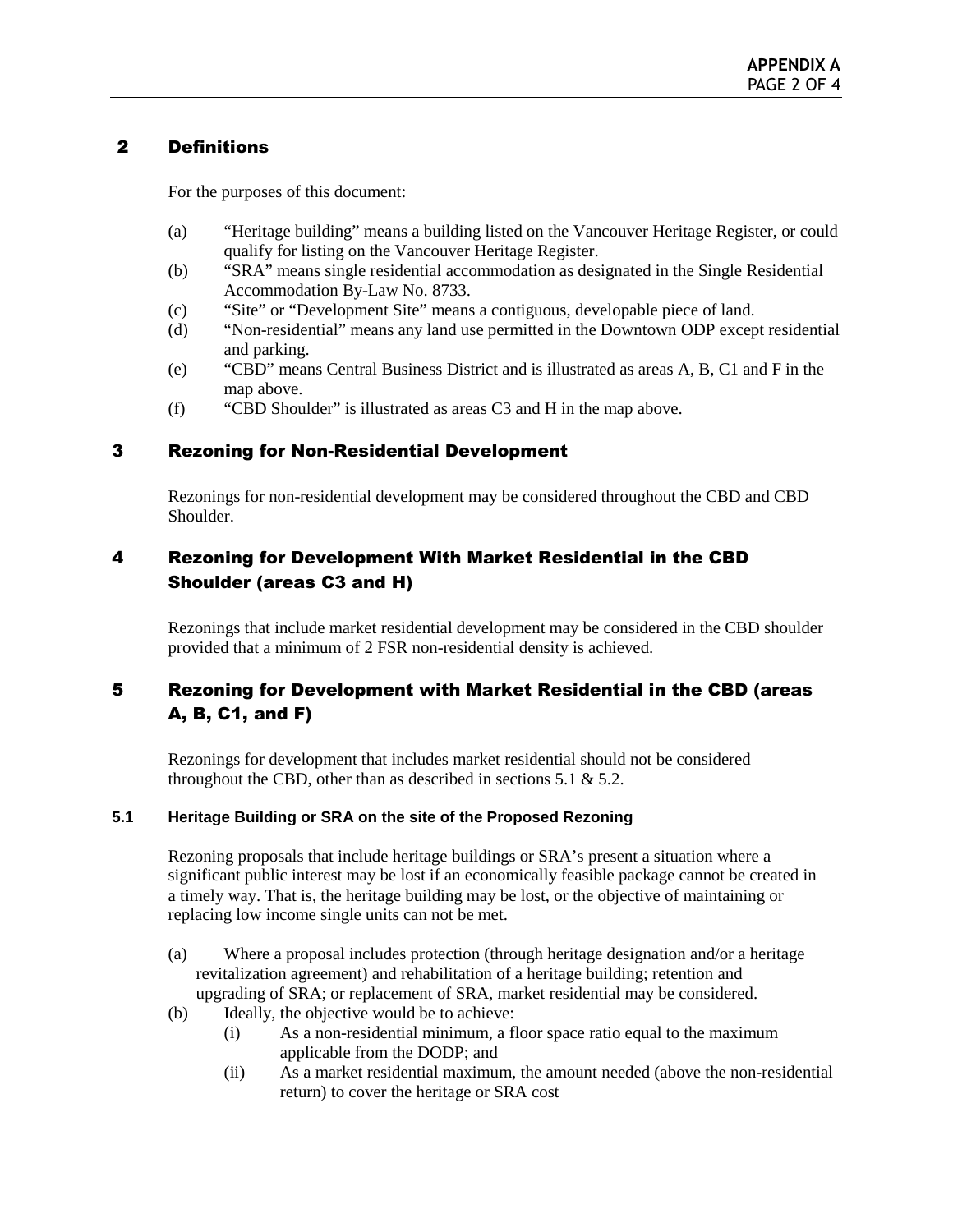- (c) However, noting that the market may not support some types or amounts of nonresidential in a timely manner, or the returns may not be sufficient to compensate for the heritage of SRA, less non-residential and more residential than the ideal may be considered.
- (d) In all cases, the overall amount of density on the site would be governed by the proposed built form being judged acceptable in urban design terms.
- (e) It is usually advantageous for the site to be larger than that occupied by the heritage or SRA building itself. However, the larger the site, the more the exercise of flexibility in (c) above could result in use of non-residential capacity ("job space") for residential. Therefore, where it is determined that the entire land assembly should not be considered for (c), or in the case, a portion of the site should be governed by Section 3.0 above.

## **5.2 Large, Multi-use Development Sites**

Rezonings that include market residential along with substantial non-residential use on large sites may be considered in the CBD, under the following conditions:

- (a) The Director of Planning, with advice from Council prior to the submission of a rezoning application to the City, determines that it may be in the public interest to allow rezoning including market residential to achieve substantial public benefit while still providing significant job space.
- (b) The site is large enough to accommodate the anticipated non-residential density in a stand-alone building separate from residential uses. Sites capable of achieving this condition are generally assumed to be greater than 50,000 sq.ft. in area.
- (c) The site is contiguous and does not span roads or lanes. Site assembly may occur across an existing lane where Council authority has been granted to close, stop up and convey the lane based on Engineering's review and recommendation of suitable alternatives.
- (d) An amount of non-residential space equal to the maximum applicable from the DODP is achieved before consideration of any market residential from density bonusing or heritage transfer.
- (e) The non-residential building(s) must be positioned in the ideal office/commercial location on the site, including consideration of providing frontage on key commercial arterials such as Georgia Street and access to rapid transit stations.
- (f) The non-residential uses of the development must be fully developed concurrently or prior to the residential uses.

# 6 Transfers of Heritage Density

All heritage density transferred into and within the CBD must be as non-residential uses, with the exception of large, multi-use development sites as defined in section 5.2.

Heritage density transferred into the CBD Shoulder may be non-residential or residential use provided that a minimum of 2 FSR non-residential density is achieved.

## 7 Live/Work

In the case of proposals for General Office Live/Work or other types of live/work, all the space – whether for live or work functions – will be subject to the limitations placed on market residential uses by this Rezoning Policy and the DDODP.